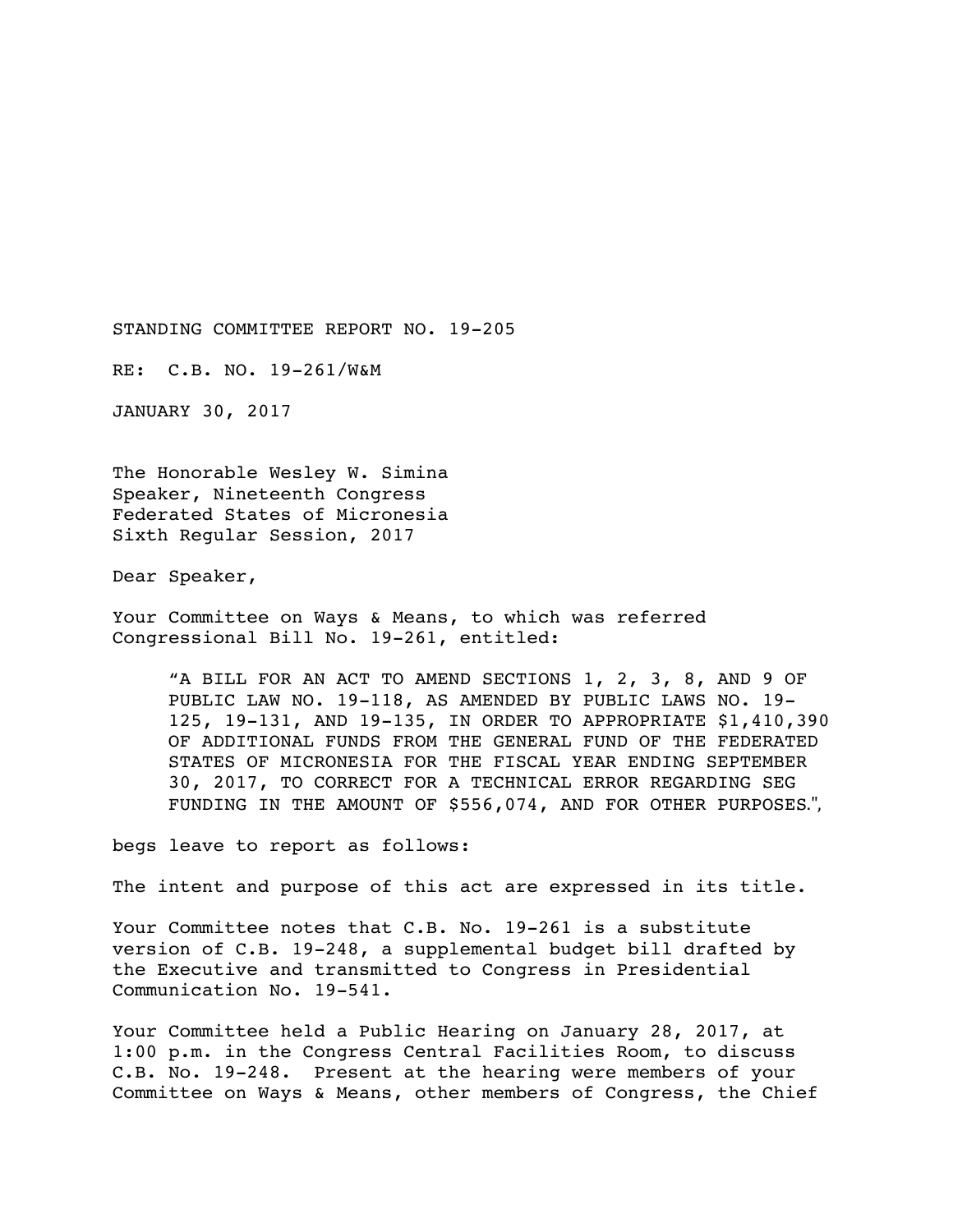SINDING COMMITTEE REPORT NO. 19-205-205

RE: C.B. NO. 19-261/W&M

JANUARY 30, 2017

of Staff of the Executive Branch, and representatives from each Department and Office of the Executive Branch who requested specific funds to be appropriated in this supplemental budget bill.

Your Chairman of the Committee on Ways & Means, Sen. Isaac V. Figir, presided over the Public Hearing. Chairman Figir thanked all those present for attending, and established the format for the hearing, wherein your Committee allowed a representative from each Department and Office of the Executive Branch to offer brief testimony in support of their specific appropriations requests in the bill. After the Public Hearing, certain Departments and Offices submitted further supporting documentation to your Committee.

Your Committee held formal Committee Meetings on January 28, 2017 and January 30, 2017, to discuss the Public Hearing and make final decisions on the supplemental budget. Your Committee decided to fund a limited set of line items, identified in the table below.

| <b>Budget</b> | Requesting       | Line Item              | Amount    |
|---------------|------------------|------------------------|-----------|
| Section       | Department       |                        |           |
| 2(1)          | Office of the    | Travel                 | \$40,000  |
|               | President        |                        |           |
| 2(3)          | Dept. of Finance | Travel                 | \$20,000  |
|               | δr.              |                        |           |
|               | Administration,  |                        |           |
|               | Division of CTA  |                        |           |
| 2(5)          | Dept. of TC&I,   | Personnel (Overtime    | \$100,000 |
|               | Marine Division  | for Crew)              |           |
| 3(1)          | Congress:        | Contractual Services   | \$160,000 |
|               | Speaker and      | (Representation Fund)  |           |
|               | Members          |                        |           |
| 8(5)(k)       | Dept. of Health  | <b>CEDAW</b>           | \$20,000  |
| 8(6)(k)       | Dept. of         | Scholarship Board      | \$30,000  |
|               | Education        | Meetings               |           |
| 8(6)(1)       | Dept. of         | Travel to Colleges to  | \$20,000  |
|               | Education        | Meet with Students     |           |
|               |                  | Regarding Scholarships |           |
| 8(7)(f)       | Dept. of TC&I    | Fuel Subsidy           | \$250,000 |
| 8(7)(9)       | Dept. of TC&I    | AIP Matching Funds     | \$530,000 |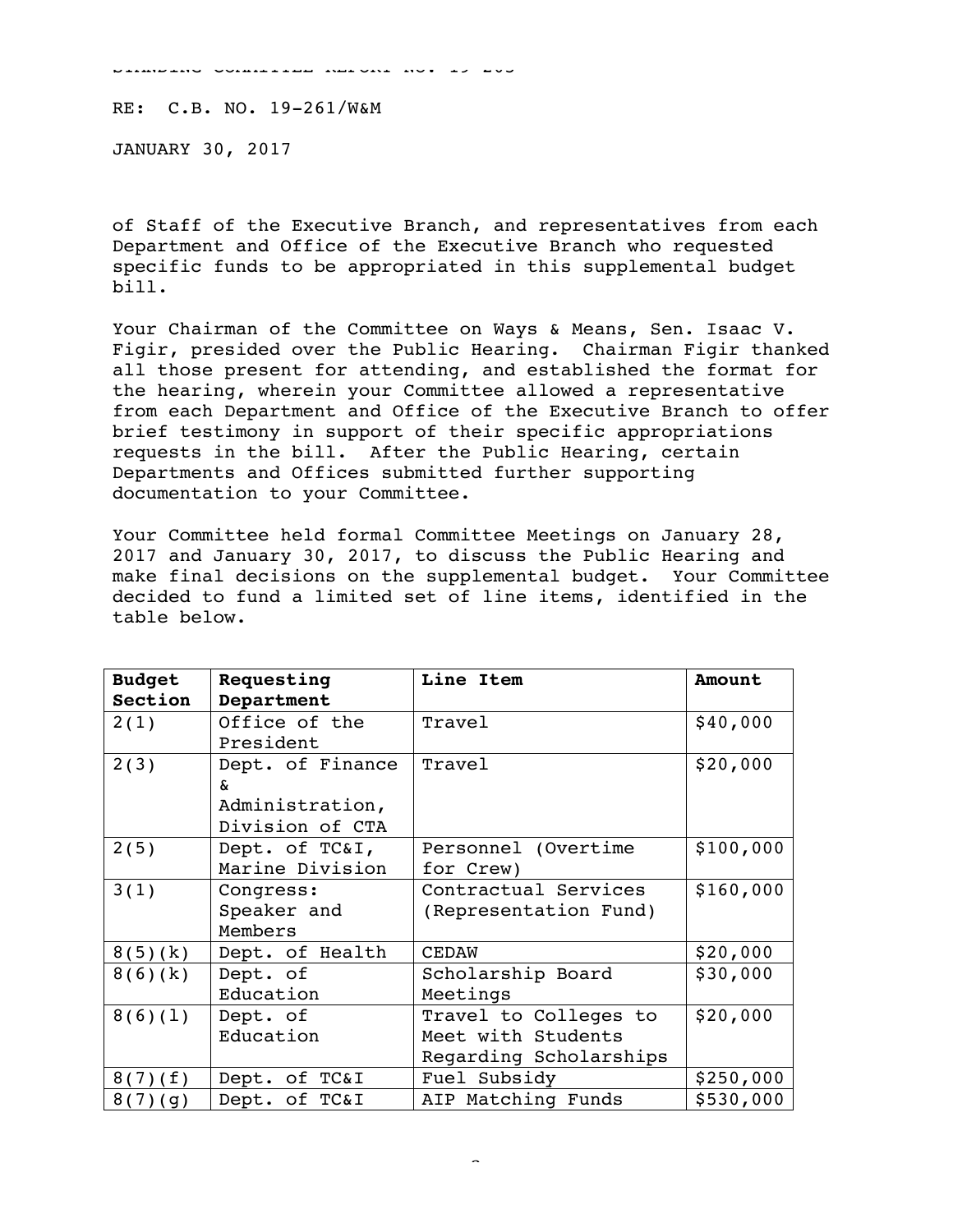STANDING COMMITTEE REPORT NO. 19-205

## RE: C.B. NO. 19-261/W&M

JANUARY 30, 2017

| 8(8)(h)      | Dept. of Justice | Settlement of Mohner  | \$32,000  |
|--------------|------------------|-----------------------|-----------|
|              |                  | Esiel case and        |           |
|              |                  | settlements/judgments |           |
|              |                  | for other pending     |           |
|              |                  | cases against FSM     |           |
| 8(10)(1)     | OEEM             | DAEF Matching Funds   | \$200,000 |
| 9(7)(9)      | Office of the    | Printing of Ballots   | \$8,390   |
|              | President        | for Constitutional    |           |
|              |                  | Ouestion              |           |
| <b>TOTAL</b> | \$1,410,390      |                       |           |

Your Committee notes that multiple Departments requested additional Personnel funding to cover increased salaries of Cabinet Secretaries and Department heads. Contracts granting these increased salaries have apparently been offered and signed, without prior Congressional appropriations to fund the increased salary amounts. Your Committee declines to appropriate additional money to fund these salary increases. Your Committee wishes to reiterate the policy of the National Government against increasing the salaries of Cabinet Secretaries.

Your Committee notes that the appropriation for the line item titled "Teacher and Principal Academies" in Section 9 of Public Law No. 19-118, as amended, was inadvertently reduced to "-0-" in Public Law No. 19-135. This was a technical drafting error. This line item is funded out of Supplemental Education Grant (SEG) funds. Your Committee wishes to correct this error and restore the "Teacher and Principal Academies" line item back to its full appropriation amount (\$556,074) in this supplemental budget bill.

## CONCLUSION

Your Committee on Ways and Means has carefully reviewed Congressional Bill No. 19-261. Your Committee is in accord with the intent and purpose of C.B. No. 19-261, and recommends its passage on First Reading and that it be placed on the Calendar for Second and Final Reading in the form attached hereto as C.B. No. 19-261.